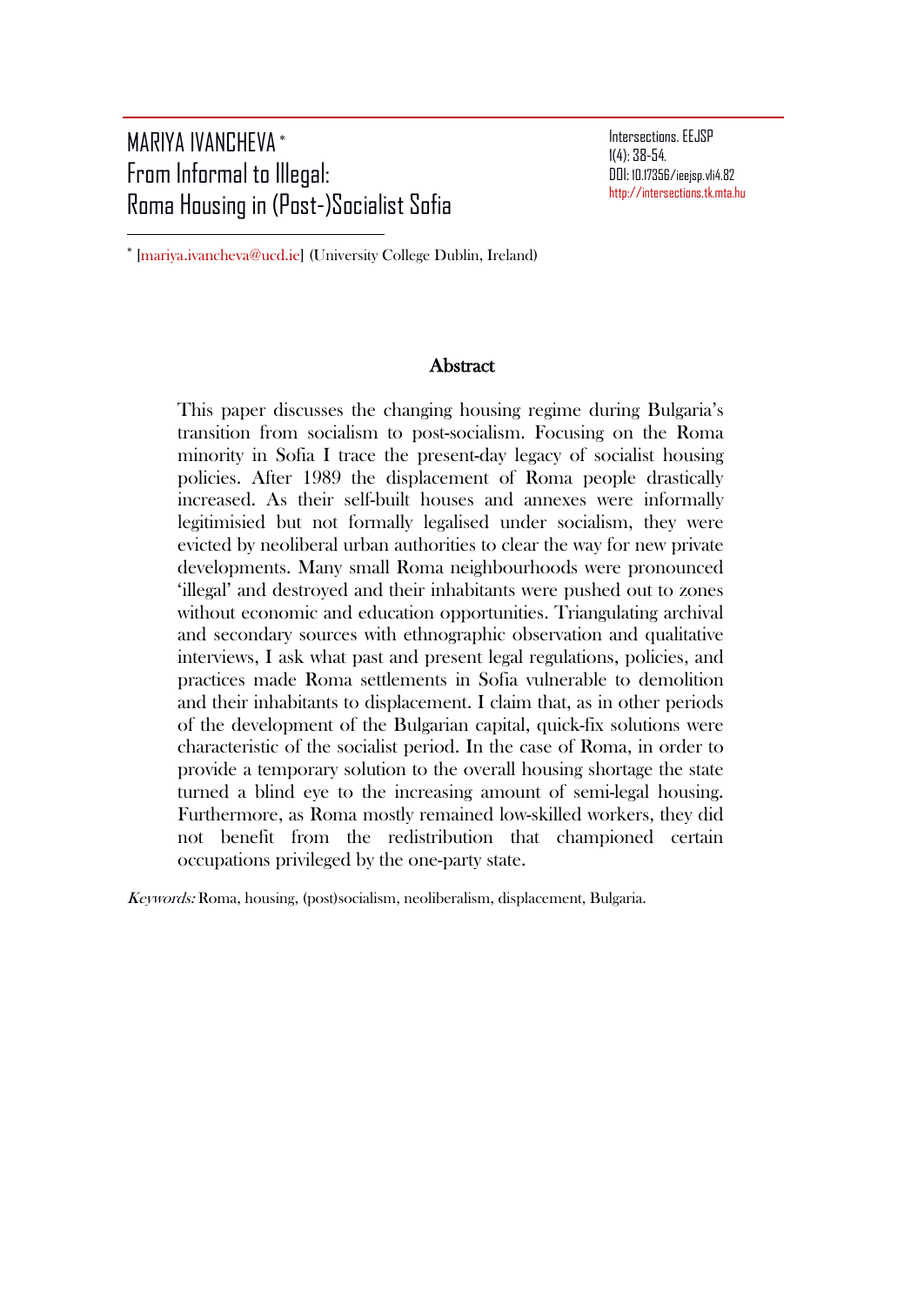39

This study explores a number of contingent decisions, quick-fix solutions, and wellintended but badly implemented policies that compromised the colossal endeavor of the Bulgaria socialist government to provide decent housing for the poor. State socialism – unlike its adversary, decentralized *laissez-faire* capitalism – aimed at a centrally planned economy under which housing was provided to all workers. The socialist city was to become 'an optimum living environment where enhanced productivity, social justice and maximum satisfaction of the inhabitants can be attained' (French and Hamilton, 1979:5). Yet socialist urban planners had to start from certain inherent structural conditions: the post-war devastations, the spatial and social differentiation of the remaining housing stock, and the difficult balance between industrial growth and social expenditure (French and Hamilton, 1979; Szelenyi, 1996). After 1989 as many former socialist cities the Bulgarian capital Sofia quickly became a case of rapid neoliberal restructuring. In the process, the houses of many Roma people were pronounced 'illegal' and their inhabitants were evicted from parcels of land palatable for real estate developers (Ivancheva and Krastev, 2012).

The study is in dialogue with scholarly work on advanced urban marginality (Wacquant, 2008). In advanced capitalist societies neoliberal reforms push communities to the margins of the state (Das and Poole, 2004). In terms of housing policies, neoliberalism means the reorientation from redistribution to competition, institutional rescaling (especially decentralisation to sub-national i.e. regional or municipal), and an attempted revitalisation of the urban economy through privatisation, liberalisation, decentralisation, de-regulation and increased fiscal discipline (Brenner et al, 2009). With the growth of certain cities the value of land in their central areas is artificially increased (Harvey, 2008:34). Unable to compete, the old inhabitants and lower class newcomers are pushed beyond the urban frontier out of emergent global cities where they function as an easily exploitable surplus population (Sassen, 2001; Smith, 1996). This process also influences the very concept of citizenship, which is granted to global capital holders, whilst marginalised formal residents are ever more disenfranchised (Appadurai and Holsten, 1996).

Roma displacement in both socialist and post-socialist Eastern Europe has had similar effects (Ladanyi, n.d.). Socialist governments and urban authorities have followed a double standard. While they had a policy of ethnic desegregation, at times they also followed the logic of advanced capitalist societies. Roma people were removed from the city centres to places where they remained invisible and away from infrastructure. The authorities often closed their eyes to the precarious housing conditions, the informal property relations, and the ongoing encroachments on public property in these neighbourhoods (Kolev, 2003). After 1989, these informal arrangements became an easy target: the members of the biggest national minority were pushed out of settlements they had inhabited for decades (Ivancheva and Krastev, 2012).

The paper explicates some of the mechanisms through which Roma people remained a particularly vulnerable group despite the intervention policies of the Bulgarian socialist governments. Firstly, urban authorities in Sofia at the beginning of the socialist period inherited the mass destruction of housing and infrastructure and a refugee crisis, which exacerbated the inter-war housing shortage. The government tried to deal with the crisis and the sky-rocketing urbanisation with new construction,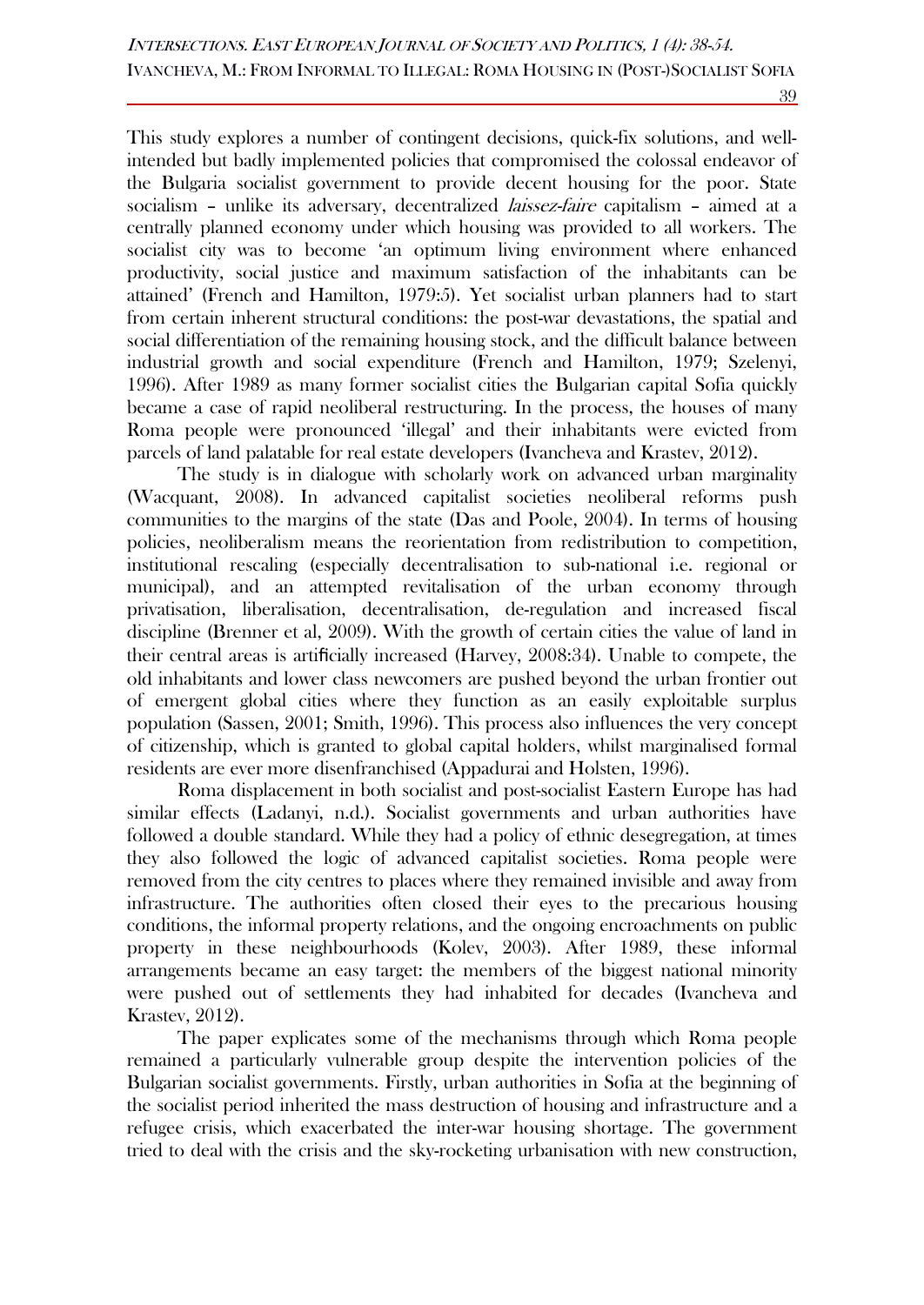cheap rents, and low-interest loans, but despite the mass construction, the needs of all those living in dire housing conditions were not met. Secondly, by the 1980s the speed of new construction often came at the expense of the quality of the housing, and benefited those who had closer links with the ruling elite, rather than those who were neediest. Thirdly, in their work with ethnic minorities socialist officials still operated with the figure of 'otherness' and 'contagion'. This was transferred from the poor living condition of Roma to a racist classification of the whole minority, both in terms of perpetual declassifying education and labour, and also with little understanding of their internal divisions and community dynamic. Despite the discourse of desegregation [razrezhdane], the double standard has furthered Roma segregation. I show how the legacy of some of these policies has made Roma vulnerable to neoliberal land and housing reforms after 1989.

Housing is a crucial parameter in Roma poverty. Even if Roma have been given loans and terrains, helped with materials, targeted by slum eradication and slum upgrading policies alike (Slaev, 2007) and sometimes given free flats, mass unemployment and illiteracy makes them – especially women – ineligible to take out loans and become home owners. In 2011 non-Roma had on average 23 square meters of living space per person, whereas for Roma the figure was around ten square meters. Many fear eviction and discrimination (UNDP, 2012:9). Four fifths of them live in houses with an outside toilet, around half the population has access to fresh water, a drainage system, or reliable energy services (OSI, 2008:46-47). Lack of secure housing is a primary problem for Roma, followed by 'inequality in collective consumption': access to work, healthcare, and education (Zahariev, 2014:361). In 2006 87 per cent of Roma Bulgarians lived under the poverty threshold (51 EUR per month) and 60-80 per cent were unemployed (MC, 2006:7-8).

Yet, even if the ethnic character of the housing deficit among the Roma is easily identifiable, the mechanisms through which they become collectively vulnerable to eviction under neoliberal land and housing reforms remain to be explored. There is a glaring lack of historical research on property and housing during state socialism, both with reference to Roma communities, and to all Bulgarian citizens. Scholars usually attribute the living conditions of Roma residences to their microcultural and ethnic specifics (Pamporov, 2006), or to the macro state-level construction of 'otherness' through the recognition of Roma as a national minority (Grekova et al., 2008). Discussions of the Sofian citizenship has mostly abstained from the discussion of housing conditions (Vezenkov, 2009; Yakimova, 2010; Gigova, 2011). Works on urban planning focus on the revamping of the city centre (Stanoeva, 2010) or the green system (Kovachev, 2005). Structural inequalities, housing crises, and socialist land and property reforms have stayed out of critical scrutiny.

The focus on housing allows me to treat the Roma question in the intersection between ethnicity and class i.e. between structural and ethnic exclusion. I triangulate my findings from archival research at the Central State Archive in Sofia and secondary materials with ethnographic observation and interviews with state representatives, experts, and residents of a predominantly Roma neighbourhood of Sofia, Filipovci. I show some legacies of early twentieth century pro-capitalist regimes in the socialist era, and their impact on the present day. I problematise the doxa of legality in different periods of the Bulgarian recent history. I explore the historical limitations and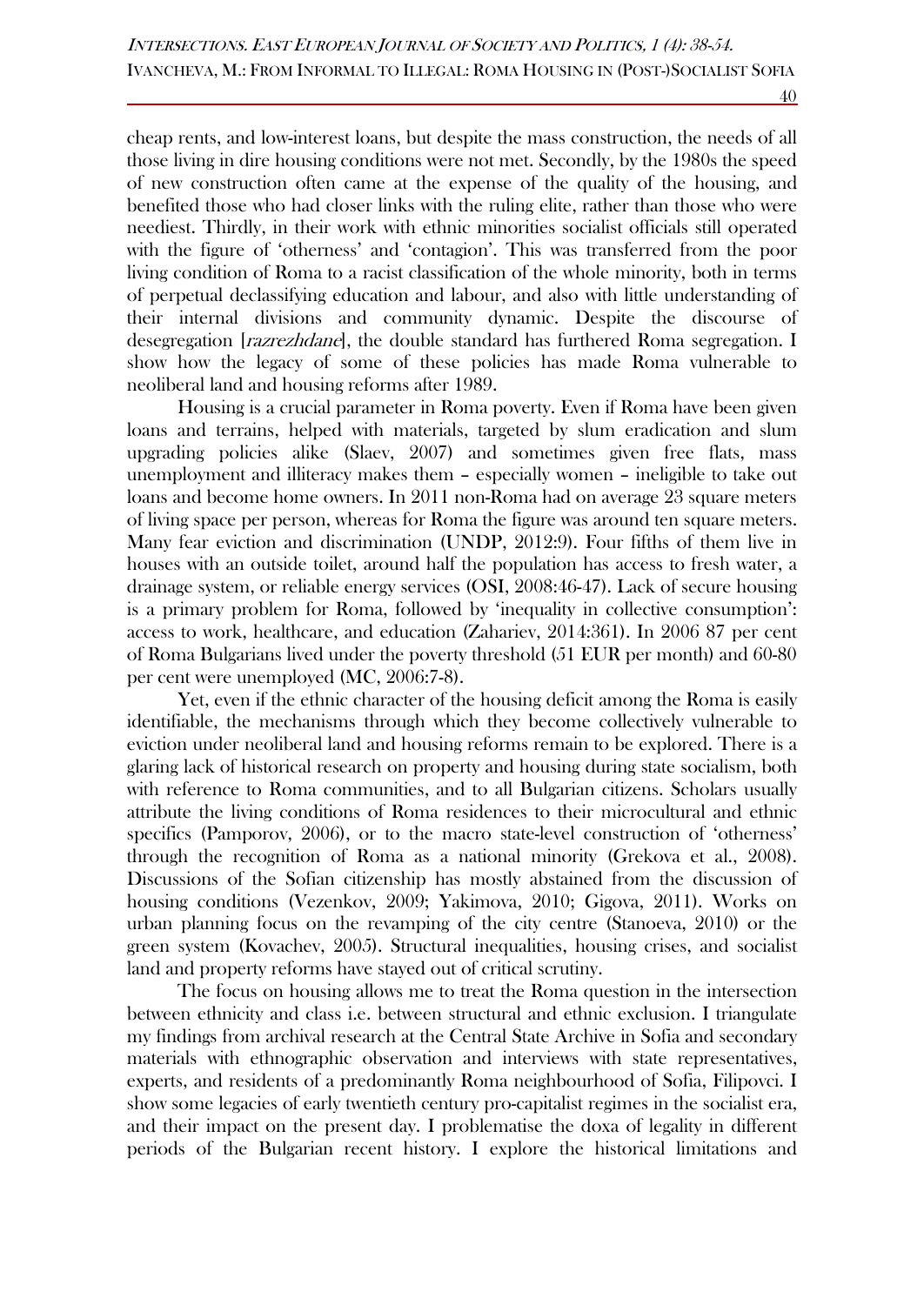compromises of the socialist master plan of wealth redistribution, equality, and social justice. While the socialist effort to construct welfare institutions has been dismantled, its history still needs to be explored and learned from.

### 1.Filipovci: a reconstruction

The Filipovci *mahala* is located across the Sofia ring-road from the satellite high-rise neighbourhood of Lyulin. The dilapidated brutalist blocks of Lyulin contrast with Filipovci's low shanty houses. Both neighbourhoods were state socialist developments, but while Lyulin was built in late socialism, 'Filipovci was built in the late 1950s to accommodate families who lived along the Konstantin Velichkov and Stamboliyski boulevards, the former Tatarli *mahala*'. So I was told by Assen Georgiev, chief expert of construction, cadaster and town-planning in the Lyulin Municipality, whom I met before I first visited Filipovci in July 2014. 'The Roma were housed in small 'building blocks'. By now these blocks have become unrecognizable under the illegal annexes over and around their initial confines' he added.

The 'Gypsy mayor' [ciganski kmet] Miroslav Kolev showed me these 'blocks'. At the main plaza, where his reception white tent was positioned, he pointed to two houses with tiled roofs, heavily overbuilt with new construction. 'The sons of the owners built their own little houses [kyshtichki] around. Out of necessity not to stay put with their parents when they marry, poor boys'. He said this while we were watching a vast modern two-story house with a marble veranda with new-classical columns built as an annex to an original block in the very center of Filipovci. When he led me into the ever-narrowing streets of the neighbourhood, we passed by more such blocks. New encroachments had grown into the surrounding streets: some bigger, some smaller, some built of bricks or cement, painted, plastered or just left with the original, untreated material. 'This is where my family's first house was – it stayed with my brother', Kolev showed me one block. 'Then I got this one here,' he said, pointing to the other side of an alley. 'My sons kept the tradition and moved in with their father's family. Romani daughters get married and leave the house' he explained. 'The land under our houses is of course public, it belongs to the municipality. And I am all for paying rent. But this is how we live out of necessity', the Roma mayor explained.

Kolev's position as a Roma mayor is typical of many places with a high concentration of Roma inhabitants. The administrative figure of the Roma mayor was created specifically for Roma mahalas in order to establish distance – and thus spatial segregation – between the Roma community and the 'regular' institutions of state power. Having an outpost in the communities, the authorities would solve problems locally and Roma would not need to go to the city centre (Kolev,2003: 140,145). In post-socialist Bulgaria, this figure remained. While some Roma mayors are selected by the municipality, many are chosen by the community. While some are appointed as low-ranking municipal clerks, others are hired as 'junior experts'. Still, most Roma mayors are men recognised for their power and educational status (Pamporov,2006: 102;109). This precarious position can at any time be opened, closed, filled in or vacated by the elected mayor (Papmorov, 2006:107). Due to low income, many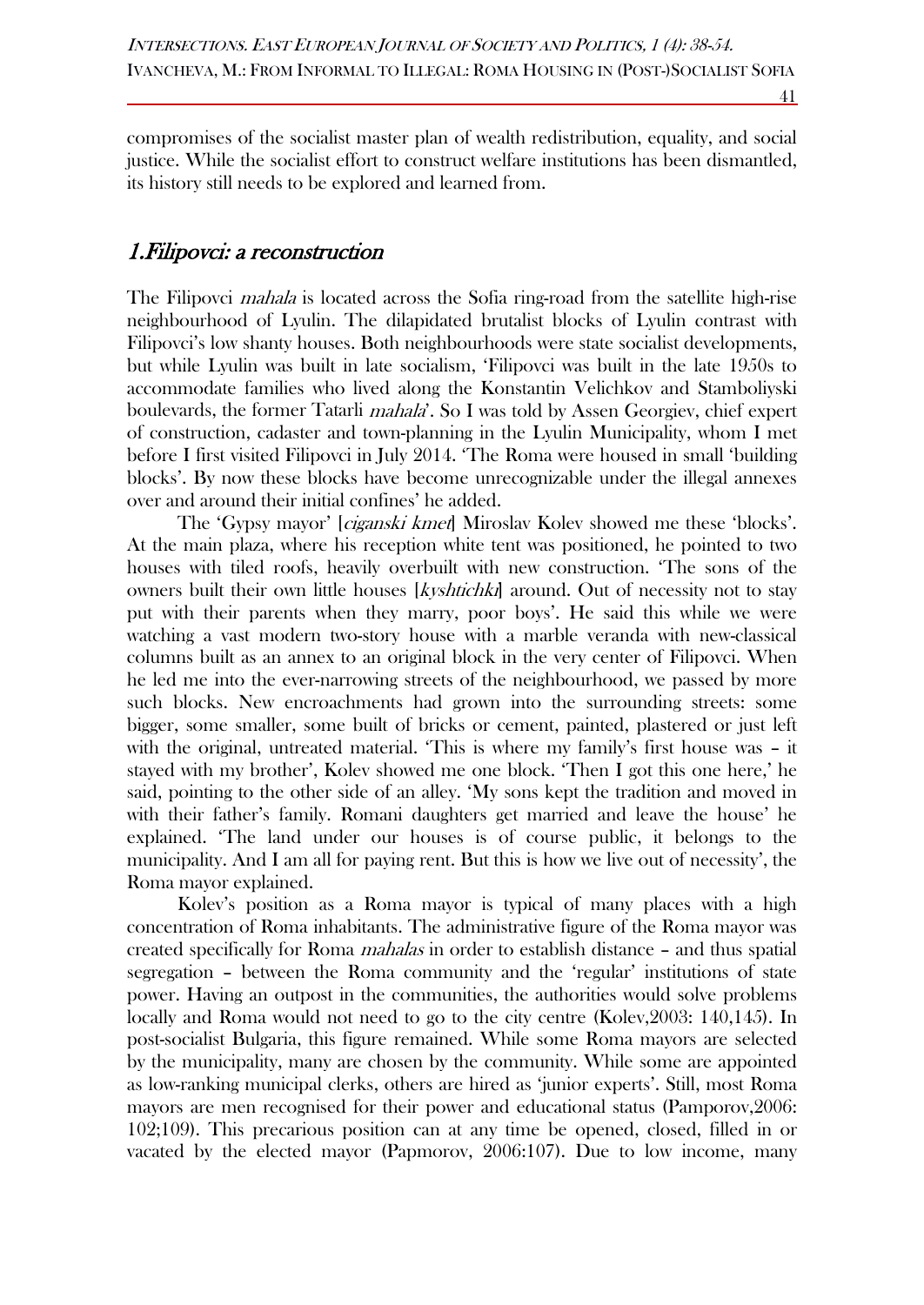responsibilities, and little decision-making power many Roma mayors have resigned or looked for extra income schemes (Pamporov, 2006:106; Kolev, 2003).

The presence of the Roma mayor is not surprising, in Filipovci – a neighbourhood that was a herald of a historically documented process of social engineering. Desegregation [*razrezhdane*] was recommended for those living in bigger congregations in the neighbourhoods of Konyovitsa and around Stambolijski boulevard by the first socialist document regulating the 'Gypsy problem': *Resolution*  $258$  from 1958 (MC, 1958). According to *Resolution 258*, Roma people were to be given new houses in 'relevant' settlements, avoiding ethnic concentration (MC, 1958:3). Four million BGN were dedicated to this purpose (Grekova et al., 2008:73- 74). 'I am a member of one of the first families who settled here,' Kolev told me when we entered his office, a dark room of sixteen square meters with a cement floor, that led into a room of twelve square meters: one of the original 'blocks'. 'This building and around ten more were called blocks and allotted to individual Roma families,' Kolev recalled. A man in his sixties, Kolev moved to Filipovci in 1958, when he was a child. His parents, their six sons and two daughters were allotted twenty-eight square meters. Initially Filipovci included twenty non-Roma families who gradually left. Altogether Filipovci had 800 inhabitants (Grekova et al. 2008:95).

The plan was that by 1964 nearly one third of the whole Roma population, 75,000 people were to settle in 14,000 new flats (Genov et al., 1964:40). Yet, these flats never fully materialised and desegregation mostly failed (Grekova et al. 2008:96; 89). Often Roma communities got flats in the blocks built over their destroyed mahala. Under Prime Minister Anton Yugov (1956-1961) Roma were moved from city centers to outskirts and thus concealed from foreign delegations (Kolev, 2003:140,145). Far beyond the confines of 1958 Sofia, Filipovci exemplified this practice. By the 1970s the neighbourhood had doubled (Grekova et al., 2008:93). Internal divisions between Roma groups ensued. A letter to Todor Zhivkov, the Secretary General of the Bulgarian Communist Party (BKP) signed 'group of Gypsies' expressed 'energetic protest' against staying in Filipovci together with the 'evil Gypsy majority' who 'steal, beg, laze, and swindle'. The signatories called themselves the 'decent twenty percent' and requested flats in other neighbourhoods of Sofia (CSA 1B, 28:6). The next official Roma policy-Order 7 from January  $1^*$  1979-set 1990 as final deadline for the desegregation and destruction of unregulated *mahalas* (Grekova et al., 2008:89). Throughout the 1980s, the Sofia Municipal Council was trying to move Roma and destroy *mahalas*, but due to the housing shortage their number and density were growing (Grekova et al., 2008:107, 111; Slaev 2007).

Making a full circle through the neighbourhood, Kolev told me that it was in urgent need of reconstruction. He showed me the local school, where the neighbourhood assembly with municipal authorities was to take place the following week to launch a reconstruction process. Before the school we jumped over a vast puddle of water turned into a swamp. An encroachment built into the pavement had infringed on the gutter. 'The pupils started getting all sorts of allergies… The only way to get this repaired is to destroy this house. But where do these poor people go?' Kolev said, visibly concerned. 'The only possible future for us is to go with the plan of the municipality!' Kolev concluded. Back at his office he showed me the plan for gradual reconstruction: building houses outside the neighbourhood's original

42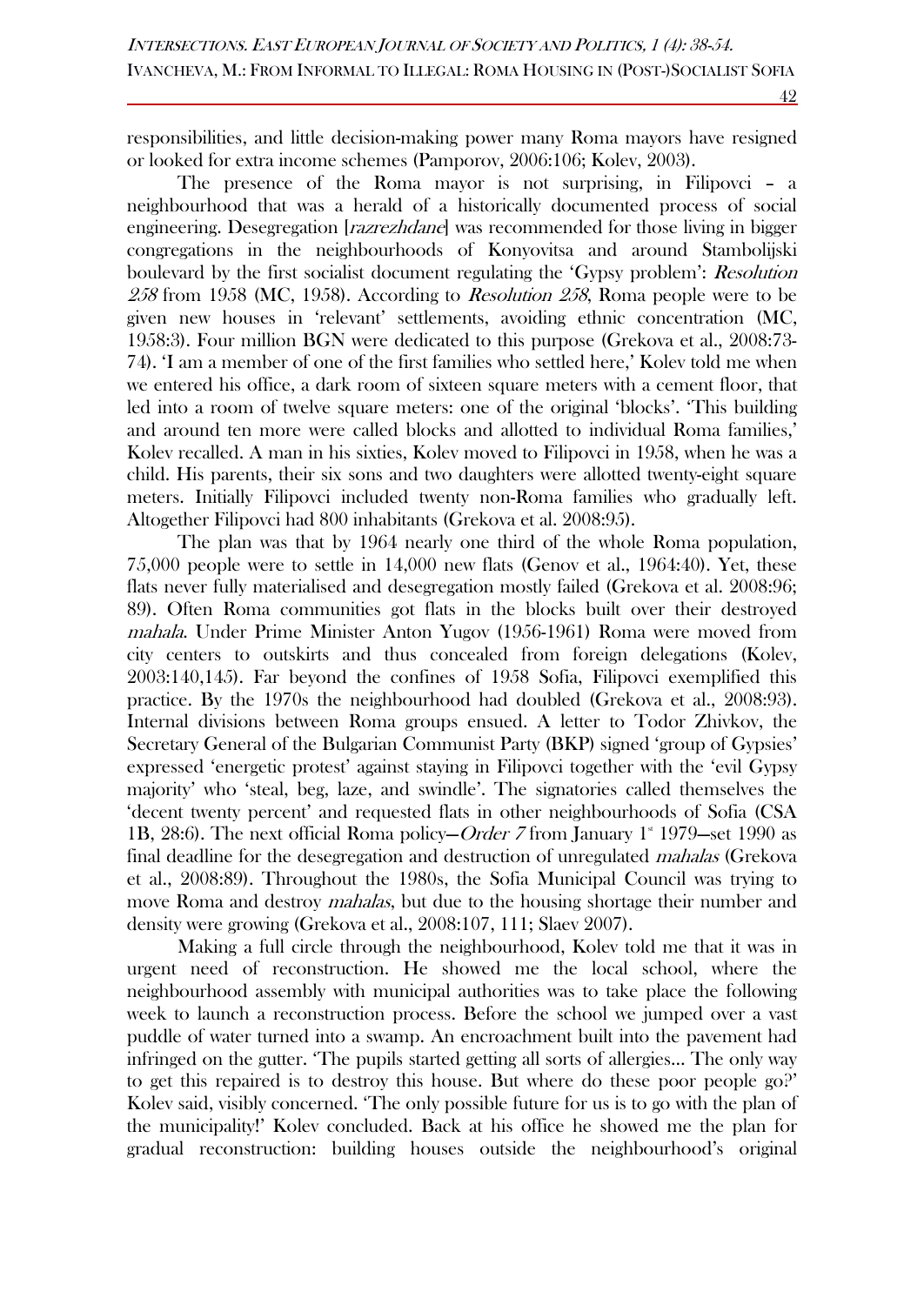confines, moving people there, then destroying their old houses, building new blocks and repeating the process till a new neighbourhood is fully rebuilt. The project entailed new housing blocks, kindergartens, schools, gardens, and a community center. 'Everyone will get a new flat of sixty to hundred square meters, with all facilities' the architect of the project, Mladenov, told the people gathered at the school yard for the neighbourhood assembly.

This construction was part of a National Program for the Improvement of Housing of Roma (2005-2015) approved in 2006 (MC, 2006). The program recognized numerous problems: the limited financial access to housing given current market prices; the poorly maintained and energy-inefficient Roma houses; the nonexistence of public housing; and the abundant empty houses in areas away from employment. The program required that the state invested 1,26 billion BGN for the reinforcement of infrastructure in Roma neighbourhoods (420 million BGN), improving buildings (520 million BGN), and finding new Roma settlement areas and upgrading existing ones (111 million BGN) in one hundred neighbourhoods across Bulgaria. Using sources from the state budget and EU structural funds it had to construct 30,065 new public housing units and improve the living conditions of 412,500 Roma Bulgarians (MC, 2006). Yet, by 2014 only a pilot program had begun. Bourgas, Vidin, Devnia, and Dupnitsa received sums of up to four million BGN to secure flats for a few hundred Roma families.

In Filipovci the impending reconstruction did not please everyone. New divisions emerged along the lines of class and belonging. 'They are going to destroy our houses,' said Angel, an elegantly dressed man of visible wealth who owned a three stories' high luxury annex to his father's house that blocked a whole street. During the neighbourhood assembly Architect Mladenov and members of the municipality reassured Angel that even if illegal his house was 'solid', and could be legalized. Such 'solid' houses however mostly belonged to people with higher economic standing. Angel was also the son of one of the first neighbourhood settlers so he seemed entitled to stay in Filipovci after the reconstruction not only on the basis of legality, but also due to the precedence of settlement. A demarcation was drawn between locals and newcomers (see Grekova at al., 2008:183-187). 'At present around six or seven thousand people live here over the infrastructure built for eight hundred. There are many newcomers [prishylci]. Neither newcomers from Kyustendil, nor such from Pakistan will join the new neighbourhood', Kolev declared through the megaphone during the neighbourhood assembly, hinting at the recent wave of refugees.

Maya, a divorcee of forty with two daughters and a granddaughter, was desperate: 'I divorced a local man, and bought a house. Now they will destroy it to build the houses for the 'real locals' as if I don't live here!' she exclaimed. Thus, even if Angel and Maya de jure had illegal houses, de facto they were placed by the authorities on the opposite sides of legality depending on their belonging to the original settler families. Beyond economic privilege institutional culture distinguished those who legalized their property and those who did not. Non-Roma Bulgarians from neighbouring villages had bought land on the outskirts of Filipovci and legalized it. They were now compensated by the municipality. This was not the case with Maya and most Roma in Filipovci: 'I was not smart enough to get a legal certificate. But I can show you a paper which says it black on white, I paid fifteen thousand Euros for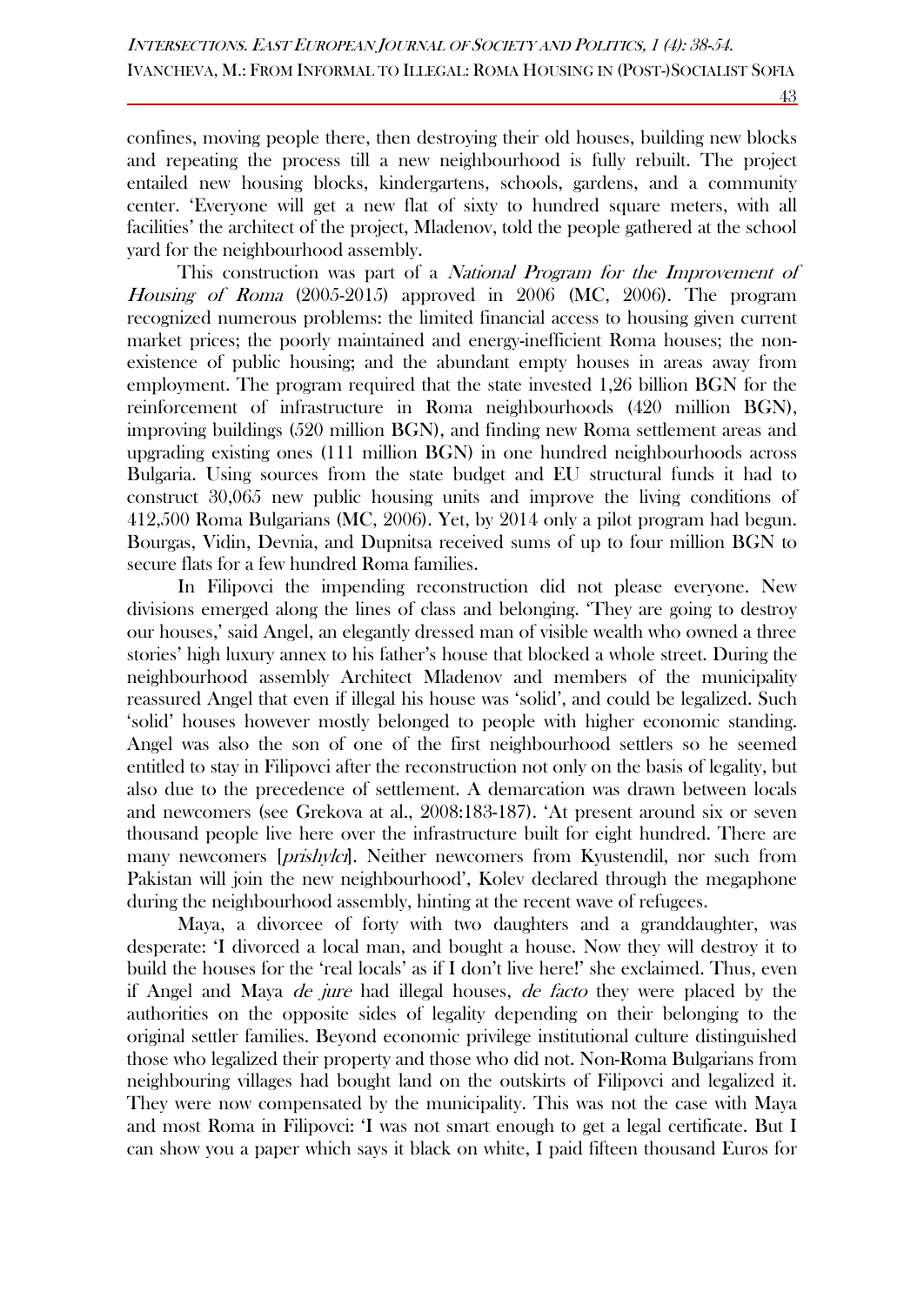this house, all my money … ', Maya said. Some educated Roma people had taken steps to legalize their property. Tania, an NGO worker, told me 'In all parts of the neighbourhood there are illegal houses, but some of the original inhabitants, such as the members of my family, are good at reading laws and started a legalizing procedure, whereas among the newcomers this was hardly the case'.

According the Bulgarian Property Law, 'holders'—benevolent or malevolent—of someone else's property can be legalized and acquired by prescription only in the case of 10 years of non-interrupted dwelling (Law of Property, art. 79). Hence, some Roma encroachments could be considered as having endured the necessary time to gain a legal status. In many cases, despite uninterrupted dwelling and instead of being regulated, the former encroachments were treated as 'occupations' and cast as illegal. This process was facilitated by the Law of Property (1999) and Law of Land (2005). Aligned with the neoliberal priorities they removed the restriction on property ownership, divided state and municipal property, and deregulated the property market, allowing foreigners to buy land in Bulgaria. Since the 1990s no public housing has been built in Sofia, which left people in need of housing dependent on their own private savings or credits. While no new public houses were built, a rapid 'hygienization' of 'bad neighbourhoods' started to free space for the expanding commercial centre (Zahariev, 2013). Roma communities were evicted from their shanty-houses and resorted to occupations (Zahariev, 2013:346).

While this was happening a few campaigns for the legalisation of land ensued within the *Frame Program of Roma Integration (2010-2020)*. The *Frame Program* stipulated that Roma neighbourhoods in rural (46 per cent) and urban (54 per cent) areas should be regulated within the cadaster by abolishing 'the turgid bureaucratic procedure of legalisation', adopting the principle of 'minimal intervention'. Roma 'holders' of property were to receive documents of ownership (Frame Program, VI). A housing fund was to be maintained not through new and expensive construction, but via different forms of 'aid' (financial credits, materials, parcels of land, etc.) given to 'people who show willingness to improve their housing condition' (Frame Program, VI). Yet Tania and her neighbours have become increasingly disillusioned: 'Such programmes were designed with a different understanding of legality in mind; what was legal before 1989 simply stopped being legal then.' Tania told me that the house built by her father was also initially considered illegal. They had kept it as even though he got a one bedroom flat in a distant neighbourhood for him, his wife, his grown up daughters and their families, so it was impossible to move everyone.

Thus, in the post-socialist era, when large-scale town planning has been replaced by piecemeal 'incident architecture' (Yanchev, 2014), the new legislation was interpreted to the detriment of the poorest citizens. In this conjuncture, the state and municipal power have been used to create illegal categories of people – Roma being the prime example – whose presence in areas of high value in the capitalist property market threatens the interests of business elites. Against this background, Filipovci's reconstruction – if it happens at all – would still push newcomers from small towns and rural areas into further outskirts of the city. Natural calamities and growing interethnic conflicts threaten to displace further Roma Bulgarians. While an integral housing policy for Roma and for all Bulgarian citizens is not even looming in the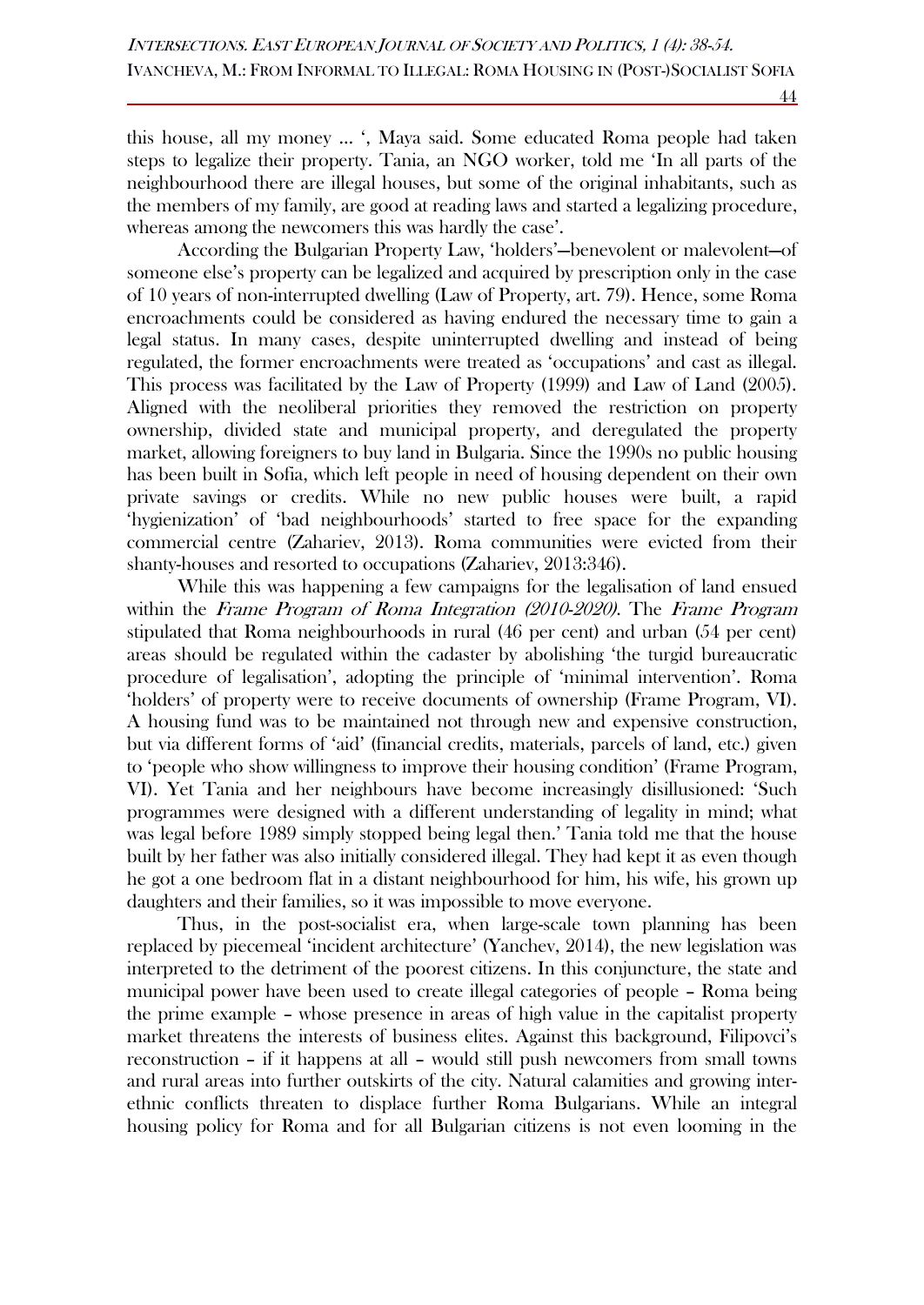distance, it is still worth asking how socialist planners provided houses for so many people, and why still so many Roma entered post-socialism in dire housing conditions.

## 2. Socialism: the build-up

The double standard of state policy towards illegal construction in the aftermath of 1989 has oddly mirrored struggles from before 1944. By the time communists came to power in 1944, the Bulgarian capital had already encountered many housing problems. Urbanization was rapid: in 1879, when Sofia became the capital to allow growth and facilitate unification with the territories divided by the Berlin Treaty, Sofia only had some 11,000 inhabitants. In 1944, despite the devastation of war, the population had already grown to 300,000, and by 1956 it had reached 757,000 (Gaytandzhiev, 1957:4). The ethnic mahalas—part of the Ottoman urban policy—were dissolved into new urban divisions (Pamporov, 2006). 'Growing but never getting old'—as the motto of Sofia goes—already in the 1880s the capital's urban authorities had received numerous complaints from tenants in need of housing. As there was no public housing policy in place, newcomers were eventually allowed to build in the outskirts forming the new 'homeless neighbourhood' Yutch Bunar (Dimitrova, 2013:367).

World War I created a new housing crisis, which was only partially solved with measures facilitating private initiative in building homes. In 1924 and 1928 respectively the state started legalizing buildings with 'transition' upon completion and passed a Bill of issuing ownership acts for municipal land (Dimitrova, 2013:369, 370- 72). These certified the 'completion' of often unfinished houses, after which the municipality—interested in rising property prices—could not destroy shanty houses (Dimitrova, 2013:376). The living conditions in the neighbourhood were similar to those in today's *mahalas*. As late as 1939 there was one doctor and four visiting nurses for the whole neighbourhood of 42,000 inhabitants (Report, 1939:3), who mostly lived in 'unfinished houses in poor hygienic conditions… without work and subject to hunger... all living in a room with one bed...and paper-covered windows' (Report, 1939:14).

While the housing crisis was intensifying, and no public housing was built, a normative civilizing discourse was applied to discuss Sofia's new neighbourhoods. It used notions such as those used for Roma *mahalas* today 'uncontrolled', 'unhygienic', 'unplanned', 'vehement', and 'chaos'. The 27,000 small parcels of land given to newcomers were considered to have ruined the master plan of Sofia and made townplanning piecemeal (Sofia Municipality, 1998). To counter this fragmentation of a city that had aspirations to measure up to older European capitals, in the late 1930s the municipality invited German architect Adolph Mussman, who planned cities like Dusseldorf and Stuttgart, to plan Sofia. He planned it as a garden-city that would contract rather than expand (Sofia Municipality, 1998).

Because of WWII, however, Mussman's plan was never implemented. 12,000 buildings in Sofia were destroyed and a new socialist government in 1944 had to face the old pressures while implementing new socialist ideals (Sofia Municipality, 1998). In 1945-1949, a new plan in Sofia was crafted. Sorbonne-trained socialist architect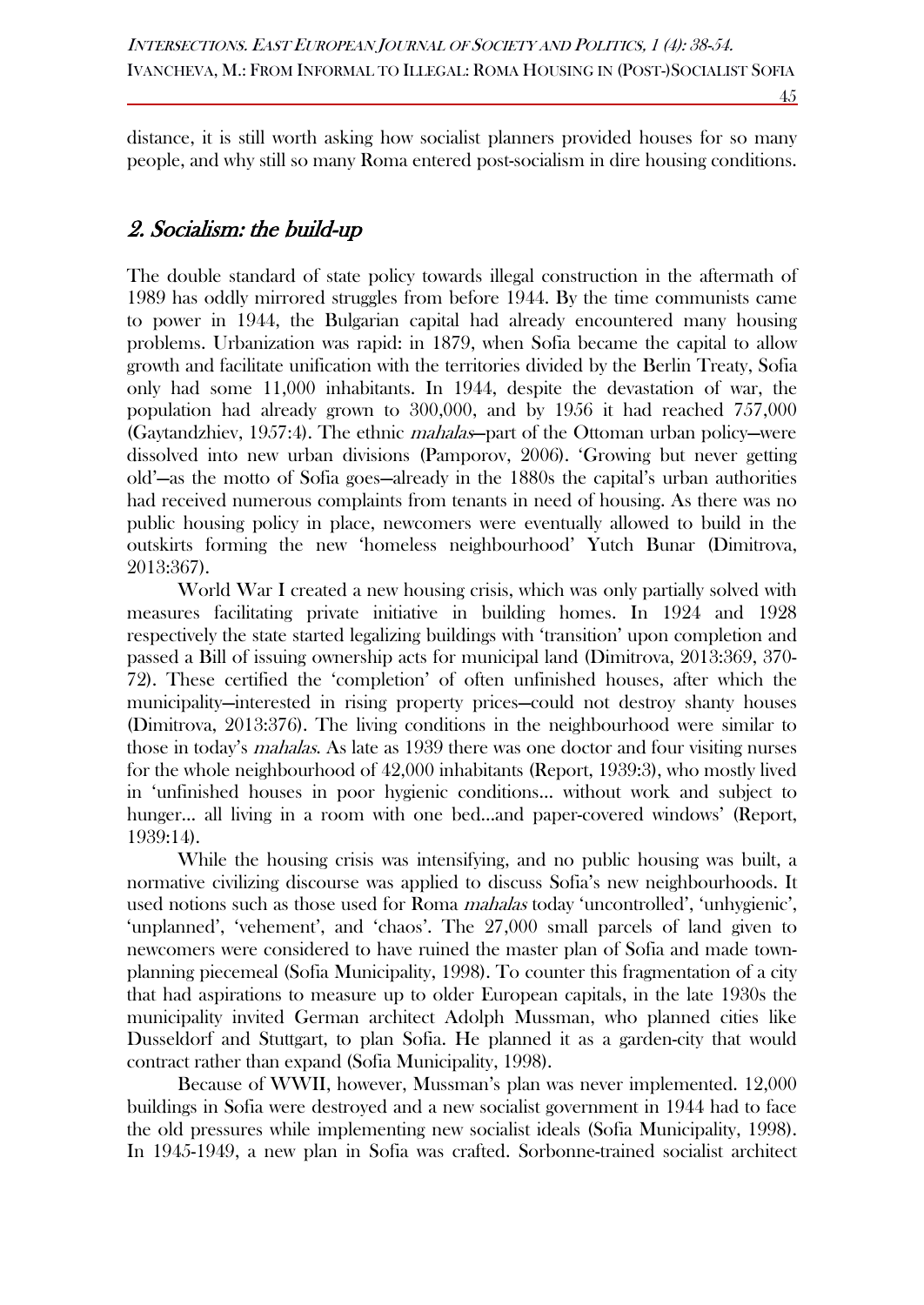Lyuben Tonev opposed the pyramidal spatial plan of Mussman and designed a polycentric city plan. The city was to tackle the problems of housing and labour together, decentralizing neighbourhoods according to key industries (Announcements, 1946:3). The city center was renovated, and people from the areas that were demolished to build the central boulevards were moved to the periphery (Gajtandjiev, 1957:9).

The blocks of flats and city buildings from this era were monolithic, with heavy decoration, big rooms, and high ceilings (Gajtandjiev 1957:11,14). Yet, due to the increased postwar price of materials and growing urbanisation, this kind of construction soon gave way to prefabricated panel blocks (Announcements 1946:3). Some families in need received ready-made flats, while others obtained low-interest loans from the Bulgarian Investment Bank and built as private owners and in cooperatives. 50,000 new buildings were built by 1950, partly in the countryside (Gajtandjiev, 1957:5). After a competition in the late 1950s, Lyubomir Neykov of Sofproekt was awarded the task to design the new town plan. He partially continued Mussman's plan: a city that does not expand. Yet, despite his aspirations, Sofia expanded with the rapid pace of the urbanization and industrialization of the era (Sofia Municipality, 1998).

In the late 1970s, the new urban plan of Sofia was discussed (CSA 1b, 87:220). While BKP and its leadership were never criticised directly, their archived exchange show numerous problems faced by the socialist government. Lyuben Tonev was asked to review the plan. In his *tour-de-force* analysis of Sofia's urban development, Tonev emphasised the persistent problems of vast population growth: a problem atypical of socialist cities as Budapest, Prague, and Berlin which experienced only stagnant growth after the boom in the inter-war era (Szelenyi, 1996). A borough of 11,000 people in 1878, a century later the capital of Bulgaria counted 1,700,000 inhabitants. Tonev's review speaks to the lack of adequate policies that would respond to this massive growth. Beyond problems of traffic and pollution, Tonev explained that the new construction of flats did not adhere to any professional standards. Contrary to the recommendations of world experts, Sofia was overbuilt with high-rise prefab blocks: the higher the building, the lower the ceilings, and the less the green space outside (CSA 1b, 87, 220:25).

The review of Tonev signalled an emergent housing crisis (CSA 1b, 87:195). In bulletin from the spring of 1980 Radio Free Europe stated that despite the government's plan to build 420,000 new flats in the five years' plan leading to 1979, they only built 370,000 flats (CSA 1b, 87, 195:28). These numbers might sound extraordinarily high in the aftermath of state socialism, when no public housing is constructed. Yet, back then the situation was a matter of serious concern for BKP's. While Tonev was worried about the quality of housing, the provision of flats was a greater concern for the planners.

In an ongoing debate on the 'acute housing crisis in Bulgaria' in 1979 (CSA 1b, 97:191), a special report by the Chairman of the Sofia's Municipal Council Petar Mezhdurechki addressed to Prime Minister Stanko Todorov, stated that 'the housing problem is headed towards a dead end street' (CSA 1b, 97, 191:11). Sofia's Municipal Council declared that fewer than 5,000 homes were provided for over 50,000 families in dire need. Among those who had a place to live '10,000 newlywed families with children are living in uninhabitable conditions and shanty houses [*bordei*]' (CSA 1b,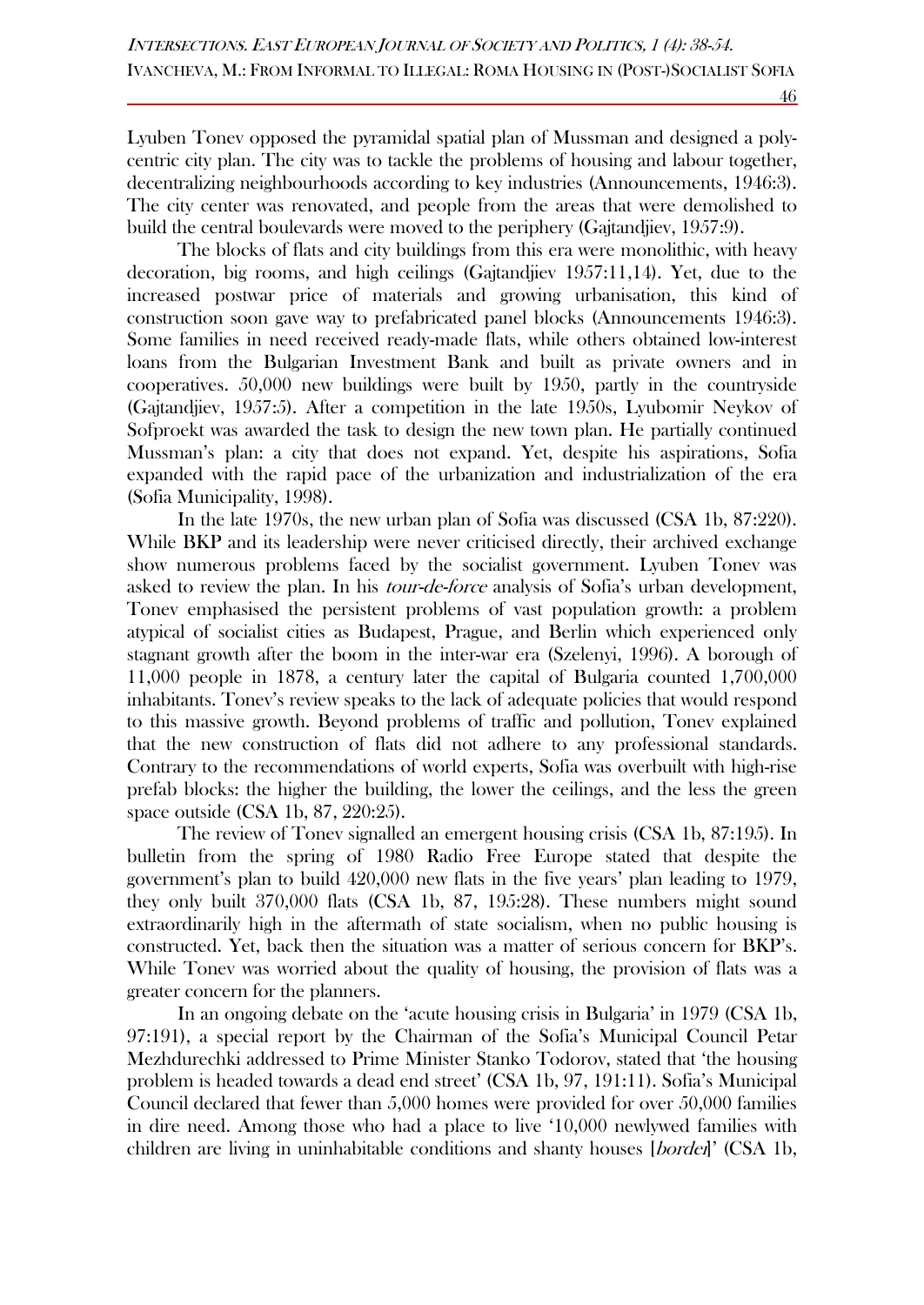87, 191:6), and  $(14,000)$  of all  $(50,000)$  in need live in 'non-housing spaces' [*nezhilishtni*] pomeshtenia]… in less than five square meter per person, whereas the rest of these 50,000 lived with around five square meter, against an average of 13.5 square meter for the rest of the population' (CSA 1b, 87, 191:13). The term bordei used in Bulgarian to describe exclusively Roma settlements and the specification of 'newlywed families with children' amidst a growing demographic crisis in the 1970s, and the square meters per person (CSA 1б, 87, 191; 195) all signaled that the majority of these families were of Roma origin.

Mezhdurechki reminded that the Sofia Municipal Council's construction companies (SOFSTROY and Housing Construction Company-Sofia) should prioritize building housing for 'engineering and technical cadres engaged in significant production sectors, for active fighters against fascism, and for people in dire need'. According to *Directive 1342* of the State Council, he insisted, ten per cent of all housing had to be dedicated to the category of 'young newlywed families' (CSA 1b, 87, 191:10; 14). Instead, Mezhdurechki's recommendations draw attention to three root causes of the problems of redistribution. Firstly, he emphasized the companies' full capacity should be used to 'build new homes, and not to expand the existing living space' i.e., making certain flats bigger, and building holiday homes for those in possession of housing (CSA 1b, 87, 191:10). He also insisted that no second home be given as compensation to 'unmarried children of owners of houses destroyed' to free space for new construction (CSA 1b, 87, 191:12). In these cases, not only did parents get compensated, but so did their adult children regardless of their family situation and actual housing necessity. Thus, as an already propertied class expanded its own property, those in need were pushed further down the priority lists. Last but not least, the report recommended that people working for the State Council, the Ministry of Defense and the Ministry of the Interior, the Ministry of Culture as well as the Central Committee of the Communist Party. The Ministry of Defense and the Ministry of the Interior in specific, he emphasized, had their own building facilities and budgets, which should contribute to the construction of houses for those in need (CSA 1b, 87, 191:14).

In his correspondence with Stanko Todorov, Petar Mezhdurechki reminded that according to *Resolution* 7 from  $10<sup>th</sup>$  of March 1974 and two accompanying letters the Army's facility and budget have been freed from responsibility to share its construction units and facilities with the Sofian Municipal Council. Mezhdurechki pleaded Todorov that the *Resolution* and the two letters were cancelled, and that that the Ministerial facilities were used for housing construction. He insisted that not only ten, but 30 percent of the budget of the Sofian construction companies was invested in the building of homes for families in dire housing need. He explicitly stated that too much pressure was put on the Municipality's construction company to construct private villas as well. He also asked that the members of the Army were not granted as was a common practice—the automatic privilege of Sofian citizenship and a flat ten years into their office, as that deepened the shortage (CSA 1b, 87, 191:14).

Thus, despite the mass construction of housing, the allocation of flats did not start from the bottom. It had served elite privileges at the expense of those most affected by the housing crisis. To this point, as a result of the above mentioned correspondence *Resolution 54* of the Ministerial Council, from the  $5<sup>th</sup>$  of December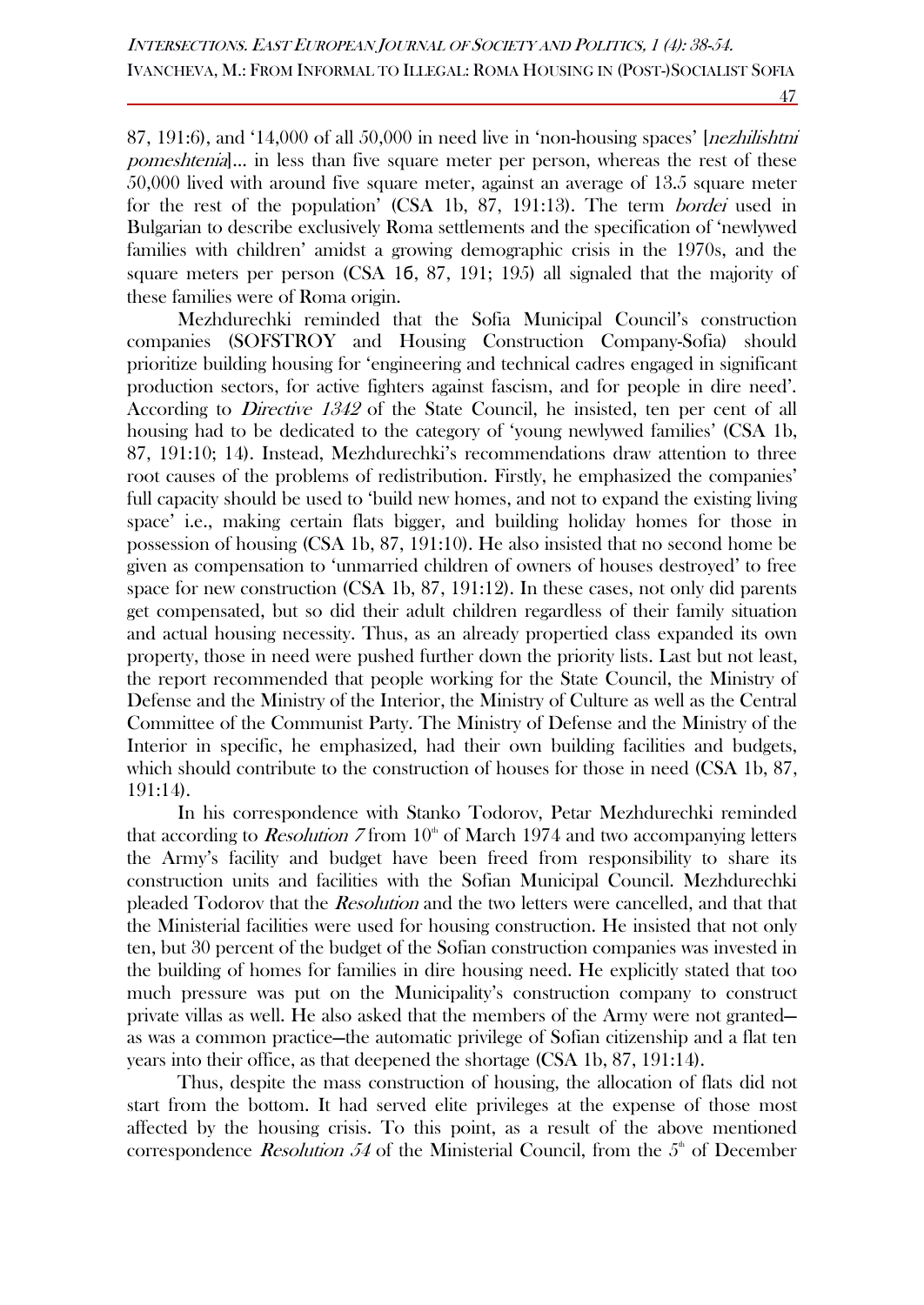1979, dedicated ten per cent of the new funds for housing to newlyweds: 450,000 new flats were all to be constructed for people in this category (CSA 1b, 87, 191:1). Resolution 54 stated clearly that the way to solve the housing crisis was not to allow the Ministries, who had their own construction facilities, to receive more flats (CSA 1b, 87, 191: 2-3). However, a letter from General Dobri Dzhurov, a Minister of Defense, to Prime Minister Stanko Todorov attempted to block all measures proposed by the Municipal Council (CSA 1b, 87, 191: 20-24). Dzhurov refuted the accusations of Mezhdurechki and insisted that the Army used its construction facilities primarily for military purposes (CSA 1b, 87, 191: 21). He claimed that his Ministry already built homes for its employees, but more flats were needed because otherwise 6,000 Bulgarian Army employees would stay 'totally houseless… with low self-esteem, in a bad mood, and with lowered labour efficiency' (CSA 1b, 87, 191: 23).

The heated debates negotiating the solution for the housing crisis in the second half of the 1970s are rather telling. They show, firstly, that the housing crisis from the inter-war era had a heavy impact on the socialist urban planning. Secondly, they reveal an emergent conflict within the hierarchies of the socialist order, as its urban planning went both against the norms of socialist wealth redistribution, and against globally accepted construction standards. Despite the increased number of buildings, the flats were of ever poorer standard. They were allocated not according to necessity, but to an occupational hierarchy within the one-party state. Тhe questions remain: What happened to prevent the desegregation and the accommodation of Roma into the new, rapidly growing neighbourhoods? How can we explain the persistence of illegal construction during state socialism?

### 3. The old is never fully dying and the new cannot be fully born

Before the socialist era, Roma lived in dire poverty. In line with the Communist Party interpretation, a Fatherland Front publication celebrating the  $20^{\circ}$  Anniversary of 1944 presented the teleological materialist analysis of the Roma as a repressed proletariat: dignified workers, exploited both by the Ottomans and the Bulgarian bourgeoisie. By 1936, 90 per cent of the Roma were illiterate and one in five children died. Already under Ottoman rule Roma were allowed to do only low-skilled, lowwage, and exploitative work (in the tobacco industry, tin factories, and brick-laying) (Genov et al., 1964:13). Even Roma adherents of the Muslim faith dominant in the Ottoman Empire, who have historically formed one third of the Bulgarian Roma, were allowed only into certain socially undesirable professions, e.g., hangmen, gallows builders, and mercenaries (Genov et al., 1964:10).

During state socialism the processes of urbanization and industrialization happened concurrently with Roma resettlement into towns. Roma—only five per cent of whom were still living a nomadic life—were seen as proletarians in the making, as was the majority of the country's agrarian population (Marushiakova and Popov, 2012:101).The Fatherland Front made a clear division between the agency of Roma under Ottoman rule as 'mercilessly turned Turk' (Genov et al. 1964:8) and their emancipation under Bulgarian rule as urban proletarians in new industrial centers and active members of the anti-capitalist rebellion (Genov et al. 1964: 14; 17). And yet,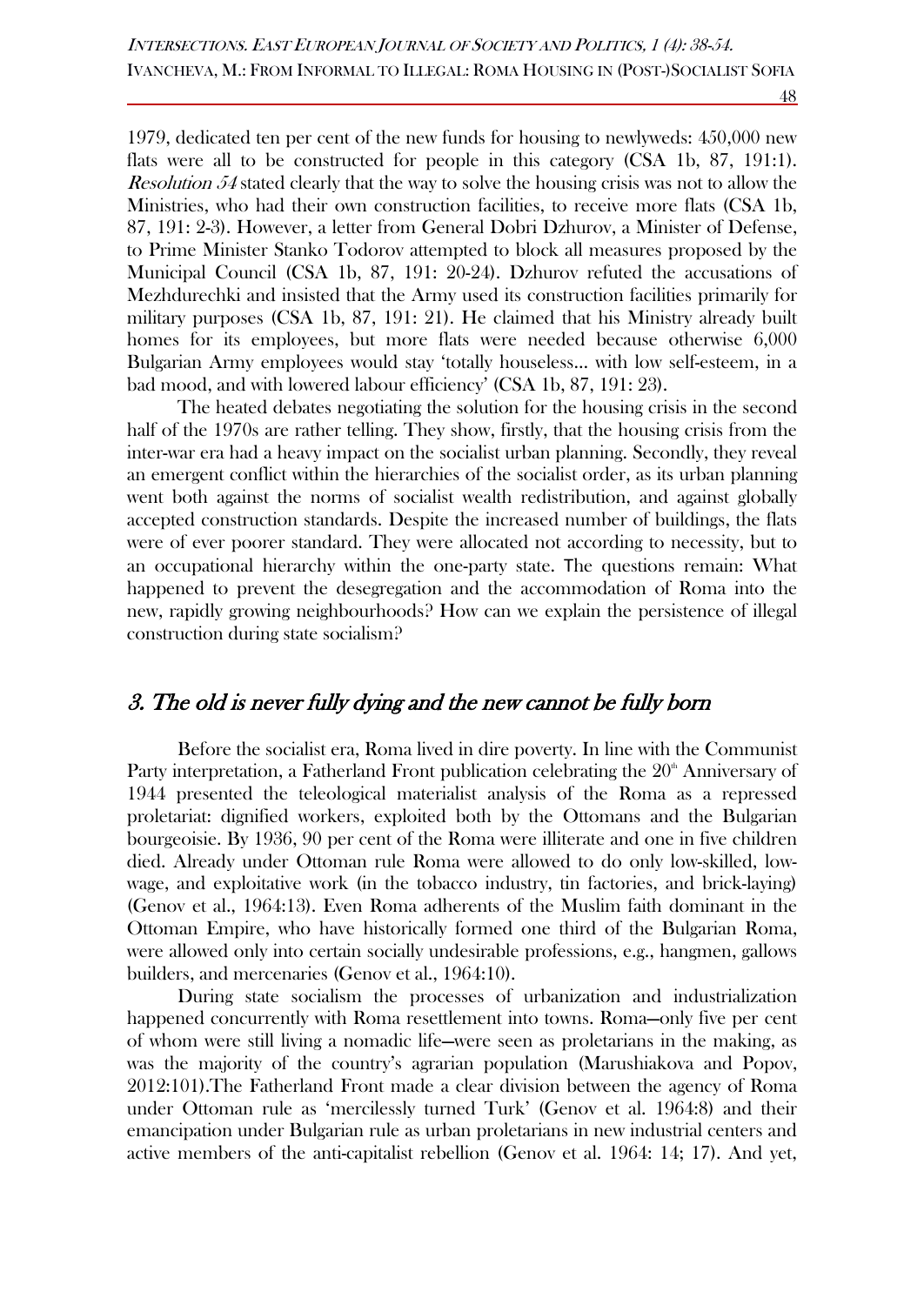when in 1947 the Turkish state allowed Turkish Bulgarians to resettle, as they were considered 'under siege by communists', thousands of 'Turkish', i.e., Muslim, Roma also applied for permission to become Turkish citizens. This 'threat' was sanctioned: newly emerging Roma newspapers were closed; Roma organizations had to enter the Fatherland Front (Marushiakova and Popov 2012:109-110).

After *Resolution 258*, In the second significant document dealing with Roma in the socialist era, Order 7 from January 1979, which was preceded with months of debates on the housing crisis, Roma identity expression was reduced to their alleged 'Turkification'. Roma became the target of policies of 'complete and unconditional assimilation' and – eventually – of a forced renaming under the so-called Revival process [Vazrozhdenski proces] (1984-1985) (Marushiakova and Popov, 2012). 'Roma nationalism' – the very right of self-identification – was considered a national threat. Walls were built around Roma neighbourhoods in middle-sized cities; the question of Roma disappeared from the media (Kolev, 2003:140). This rendered them ever more invisible and segregated (even when framed as 'newly-wed families').

Beyond the 'Turkification' of the Roma minority, its members were not a priority of BKP (Stoyanova, 2012). Only in 1958 did the Party start dealing with the Roma in specific (Genov et al. 1964:27) by a policy of assimilation. In 1958 the above mentioned Resolution 258 stated that despite the overall progress in its living conditions, Roma were still living as 'travellers' [*chergari*], 'engaged in begging and robbery', and 'spreading disease and contagion' (BKP, 1958:1). Resolution 258 suggested a sanctioned 'sedentarization' of the Roma through a number of measures. The hygienization, reconstruction, and sanitation of Roma neighbourhoods went hand in hand with the admission of Roma into the agrarian and urban proletarian labour force (Genov et al., 1964:39).

Yet, Roma were still treated and spoken of through the notion of 'contagion'. Their spatial segregation was reinforced firstly by the development of the figure of the Roma mayor who secluded all problems within the space of 'quarantine', the *mahala* (Kolev 2003). As with peasants coming into cities in the rest of Eastern Europe, services for Roma people were kept out of the 'civilized' inner city where state institutions were (Petrovici 2012). A similar practice was reinforced via new education institutions dedicated to the Roma 're-education'. As the family was seen as the source of 'contagion', Roma children were desegregated from their families and re-segregated in schools for special education. As they graduated at a lower age (13) than most pupils in the country (18), and as only Roma students were subject to this policy, in actuality it re-segregated Roma children and disqualified them from higher education (Buechenchuetz 2000).

When it comes to housing, even if since the 1950s some Roma received flats and the Bulgarian Investment Bank was instructed to give up to 5,000 BGN loans to Roma families for the construction of houses (MC, 1958:2), the housing shortage described by the BKP's expert report in 1979 (CSA 1b, 87, 191; 195) related to a large extent to Roma Bulgarians. Order 7 signaled that well into the 1980s, the socialist government and local authorities were still dealing with illegal Roma settlements through dismantlement and 'repatriation'. Many Roma remained subject to segregation and further marginalization, and as a result 'fell out' (Marushiakova and Popov, 2012; Stoyanova, 2012). As Gospodin Kolev noted, by 1985 only 50 per cent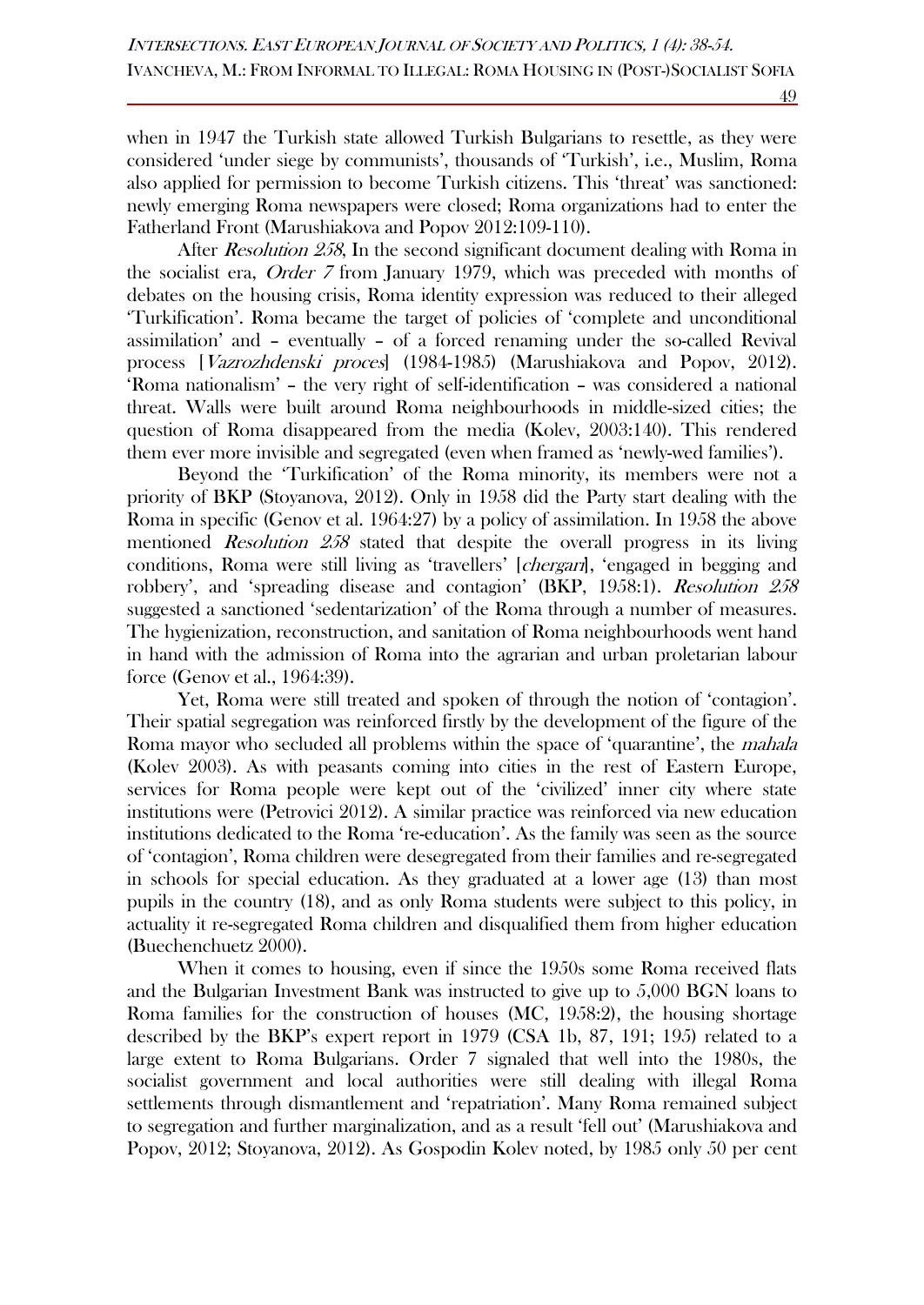of Roma people lived in solid constructions, only six per cent had toilet in their house, and only 13 per cent had a bathroom (Kolev, 2003:29-30).

The practice of self-made unregulated housing continued, despite the new construction. The space offered was not adequate to accommodate a numerous household. Roma families who got a new flat would leave it to their eldest son, and stay in their handmade house with the rest of their children, gradually encroaching on the pavements and streets around it to construct new rooms for the new generations (Ivancheva and Krastev, 2012). State officials turned a blind eye to their housing arrangements: never destroying it, but never legalizing the ever growing construction either. As Gospodin Kolev described,

When a Gypsy family's kids grow up and want to settle down, the family would act. They feared the People's Power, but counted on its condescension. On a Sunday the Roma family would take a self-taught architect, some materials, and gather friends. From dawn till dusk a new house would be built and celebrated with beer and rakia. The Popular Power is of course quick to react. Men armed with pick-axes and hammers would appear on Monday to destroy the freshly built house. But to their bedazzlement they would find a Bulgarian flag waving from the roof, and the portraits of Stalin, Georgi Dimitrov, and Tito gazing at them with a smiling but stern look in their eyes from the house's windows and door. A difficult political situation for the Popular Power...

Thus, while a number of mechanisms both inside the Roma minority and outside the confines of this rather heterogeneous group, contributed to exclude rather than include the Roma within state socialism. Class belonging was of definite importance: the majority of Roma did not make it to the forefront of the Bulgarian socialist elite and were thus denied a number of privileges. Beyond that, the importance of patriarchal kin arrangements around property made the allocation of small socialist flats to numerous Roma families futile at best: many of them took the flat but returned to their initial building. The ever decreasing size and living and construction standards of socialist flats did contribute significantly to this tendency, though, arguably, not only Bulgarian Roma, but all Bulgarian citizens suffered from this. Segregation and racialization along ethnic lines was also a factor that contributed to the ongoing marginalization of this ethnic minority: a vulnerability which was quickly exacerbated during the post-socialist era when even the modest redistributive efforts melted into thin air.

### Coda

My fieldwork took place at the time of the floods in Mizia and in the Roma neighbourhood in Varna in 2014. The mass media were full of stories of homeless Bulgarians especially from the Roma minority, whose houses in the country side were often built on steep hills and banks of rivers which raises significant safety concerns. During my interview with Iskra Dandolova from the Bulgarian Academy of Science, a hail storm raged outside with pieces of ice as big as a hen's eggs. Seated beside the window at the building of the Union of Bulgarian Architects we watched in numb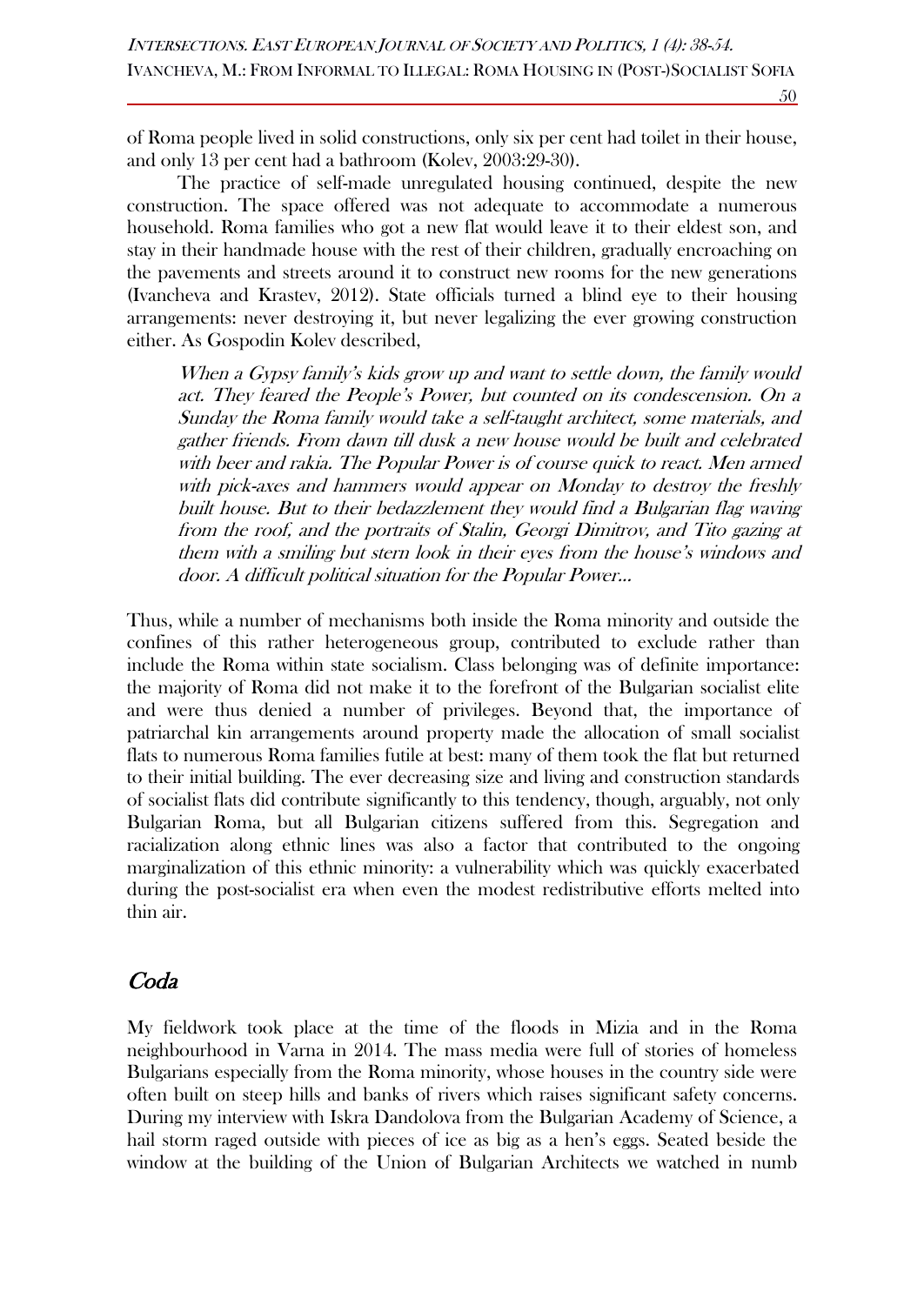silence, concerned that many more people would be homeless or dead after the hail. 'All the policies to protect displaced citizens disappeared in 1989', Dandolova uttered when the storm calmed down. 'Today's Bulgaria does not understand people as citizens living in a shared space, but treats us as individual property owners.' Dandolova recalled that despite the housing crisis, there was no homelessness in socialist Bulgaria. 'There were rotational flats for the displaced. Emergency tenants could eventually obtain the property rights…'. Dandolova recalled 1990s Mayor Stefan Sofiyanski, who '…sold all public housing stock in order to build social housing'. Dandolova underlined the contradiction with a bitter smile, 'His administration actually sold the public housing for low prices to their 'low income' relatives and friends. Now people who lose their homes don't have any shelter.'

Roma property rights on the parcels of land and constructions are often dubious. This is not less the case with the illegal houses, villas, luxury complexes, garages, and balconies that have mushroomed among the majority population. In this paper, however, I show that similar mechanisms have been at play in the production of the Roma as an abject group during and after state socialism. The Bulgarian socialist government inherited a number of problems: the soaring housing crisis, the exclusion of ethnic minorities, and the struggle between old and new elites over property ownership. Before socialist times recurrent housing crises in the city have been treated by successive governments in an ad hoc manner with no mass housing construction in mind. During state socialism there was, on the contrary, a colossal effort to build public housing. Yet, as this effort was compromised by quick fixsolutions, it reproduced elite privileges and institutional racism. In the aftermath of state socialism marginalised groups were increasingly dealt with as surplus populations residing on land of growing financial value.

Whereas post-socialism is dealing with Roma people through exclusion and segregation and pushing them beyond the urban frontier (Smith 1996), during state socialism *mahalas* underwent what has been called a naturalisation of poverty: identifying economically vulnerable groups through their locality state agents try to turn 'bad poverty' into 'good poverty' (Murray, 2011:40-43). While taking people out of extreme poverty, this logic showed little understanding of the way communities reproduce economically and socially. The state provided poor housing, low-skilled jobs, and limited access to a full course of education, yet it left a significant gap between the poor and the economic elite.

As under state socialism at present the exclusion of Roma was transferred from the discussion of their poor living conditions to a more ethno-cultural and essentialist interpretation of their living conditions. Culture-centred policies with no structural underpinning and understanding the Roma within a broader stratum of impoverished Bulgarians resulted in always greater segregation and escalating inter-ethnic conflicts. The latter have been used to justify the eviction of Roma from land targeted by new real estate developments within the comprador free market (Ivancheva and Krastev, 2012). Given the current neoliberal dismantlement of all socialist welfare institutions, state socialism needs to be revisited despite the awareness of its historical limitations and intrinsic contradictions. In this line, exploring the state socialist housing policies for Roma, I show that errors were produced by inherent conditions of exclusion and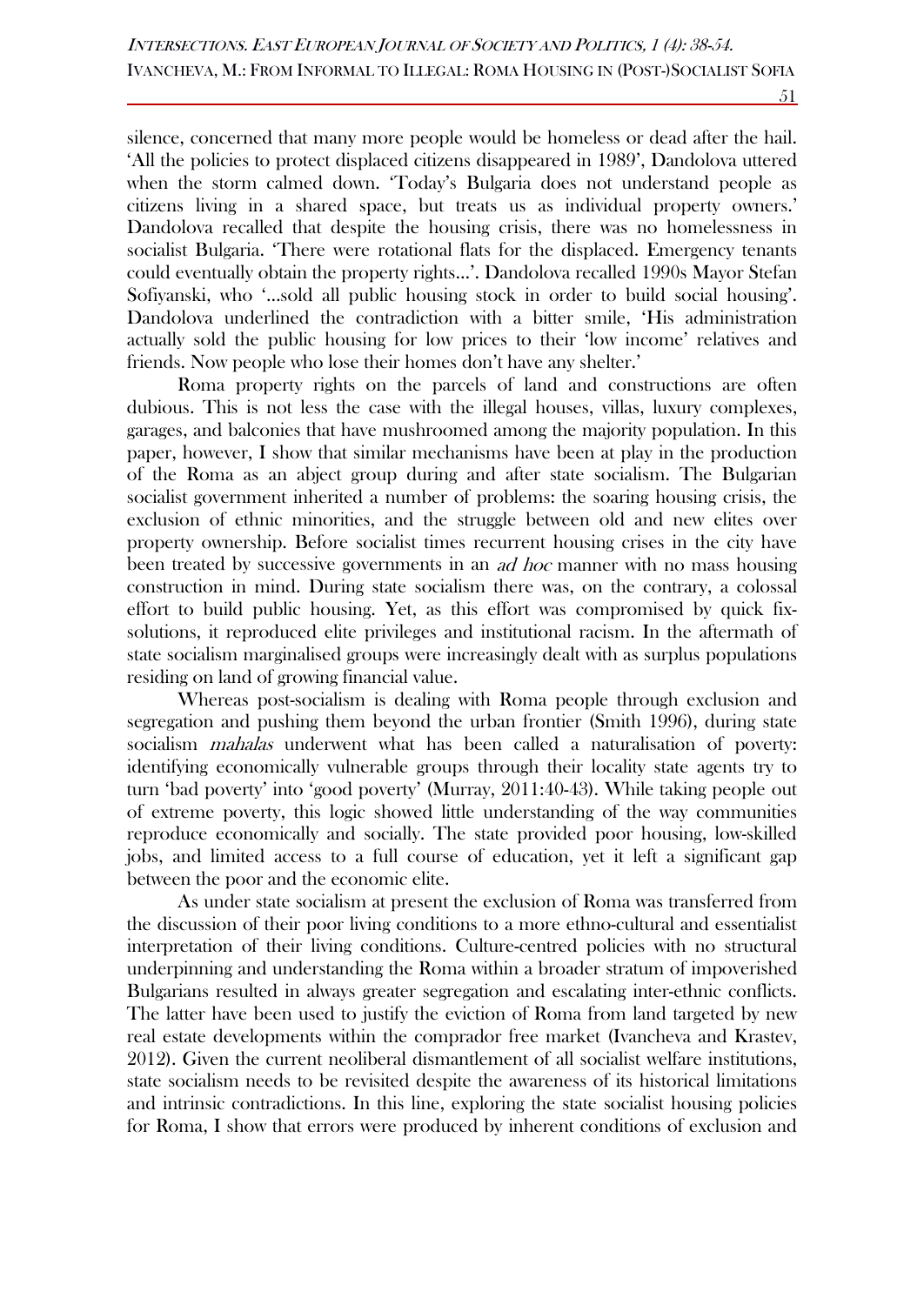privilege of the old order before 1944 that never fully died, and engendered some morbid symptoms of the new order that emerged after 1989 (Gramsci, 1971: 276).

### References

- Announcements (1946) The Housing Question. Announcements of the Principal Office. Sofia: Institute of Labor, Institute of Social Care 8(9).
- Appadurai A. and Holston J. (1996), Cities and Citizenship, Public Culture, 8:187-204 <http://dx.doi.org/10.1215/08992363-8-2-187>
- Brenner N., Peck J., Theodore N. (2009), Neoliberal Urbanism: Models, Moments, Mutations, SAIS Review, 29(1): 49-66<http://dx.doi.org/10.1353/sais.0.0028>
- Buechsenschuetz, U. (2000) Minority Policy in Bulgaria. The Politics of the Bulgarian Communist Party toward Jews, Roma, Pomaks, Turks (1944 - 1989). Sofia: IMIR, 2000.
- CSA, Central State Archive, 1B, 28, 6. (1958) Letter from a Group of Gypsies to Todor Zhivkov,
- ------ 1b, 87, 191. (1979) On the Acute Housing Crisis in Bulgaria.
- ----- 1b, 87, 220. (1979) Discussing the Urban Plan of Sofia.
- Das, V., and D. Poole, eds. (2004) Anthropology in the Margins of the State. Santa Fe, N.M., Oxford: School of American Research Press. <http://dx.doi.org/10.1525/pol.2007.30.1.140> ?
- Dimitrova, V. (2013) Becoming Homeless with a Home? State and Municipal Policies and Struggles for 'Resolving' the Homelessness Problem in the Interwar Period. Critique and Humanism, 42: 367–81.
- Frame Program (2010) Frame Program for Roma Integration into the Bulgarian Society 2010-2020 [http://www.strategy.bg/FileHandler.ashx?fileId=1045.](http://www.strategy.bg/FileHandler.ashx?fileId=1045) Accessed 1 Dec 2015
- French, R. A., and I. Hamilton, eds. (1979) The Socialist City: Spatial Structure and Urban Policy. New York: Wiley.<http://dx.doi.org/10.2307/634539>
- Gaytandzhiev, A. (1957) The Party's and People Power's Care of the Improvement of Housing Conditions of the Workers in the Capital. Sofia: State Housing Management.
- Genov, D., V.Marinov, and T.Tairov (1964) The Gypsy Population in the People's Republic of Bulgaria on the Road to Socialism. Sofia: Fatherland Front.
- Gigova, I. (2011) The City and the Nation: Sofia's Trajectory from Glory to Rubble in WWII. Journal of Urban History 37(2): 155–75. <http://dx.doi.org/10.1177/0096144210391612>
- Gramsci, A. Prison Notebooks (1971) New York: International Publishers.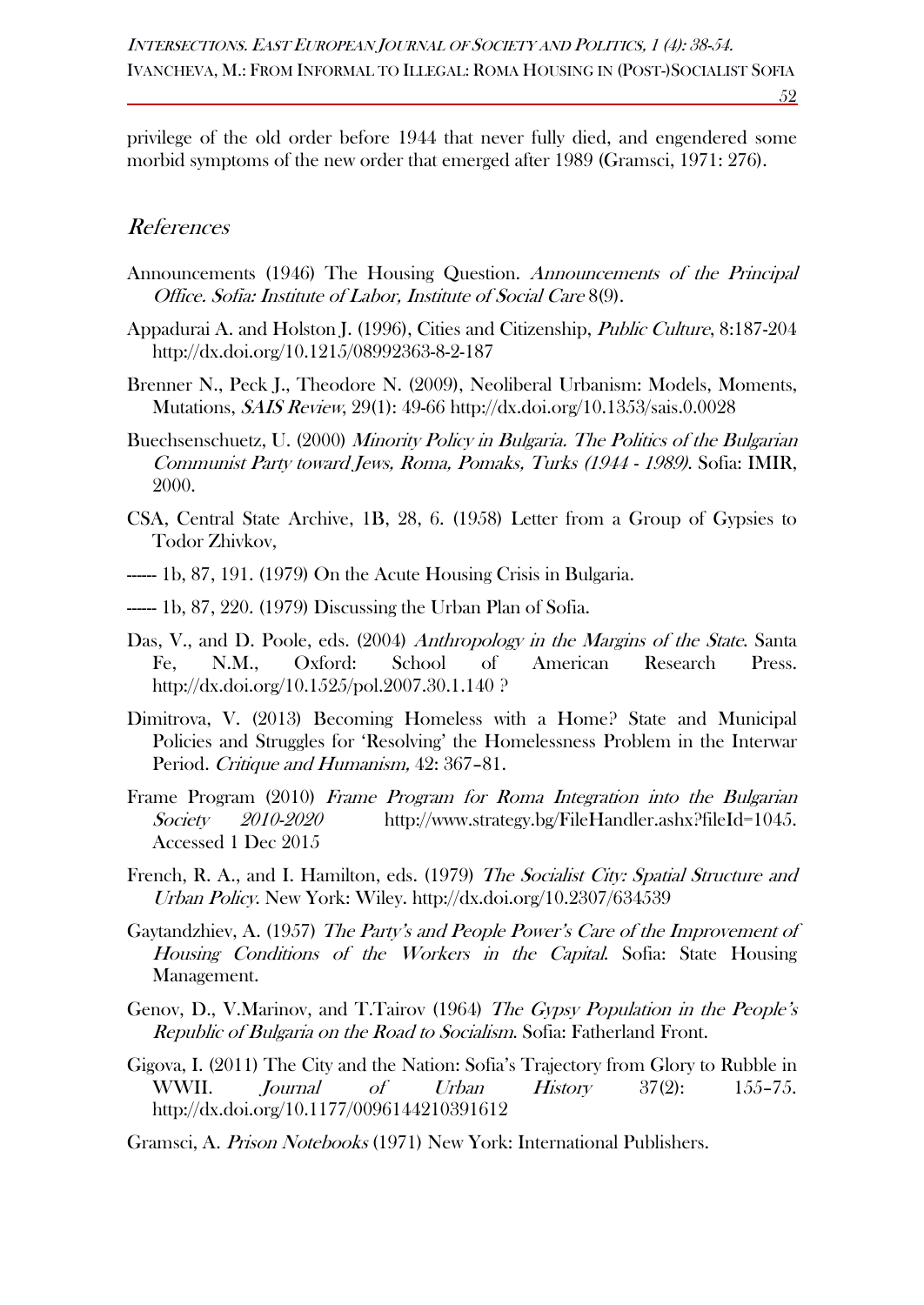- Grekova, M., V. Dimitrova, N. Germanova, Y. Markova, and D. Kyuranov. (2008) The Roma in Sofia: From Isolation to Integration. Sofia: Iztok-Zapad.
- Harvey, D. (2008), The Right to the City, New Left Review 53, September-October 2008,<http://www.newleftreview.org/?view=2740>
- Iakimova, M. (2010) Sofia of the Rabble. Sofia: Iztok-Zapad –nincs
- Ivancheva, M., and S. Krastev (2012) Eyes Wide Shut: The Role of the State in Urban Squatting in Sofia and Caracas [http://rcss.eu/index.php?section=33&sub\\_category=1&display=126&id=305](http://rcss.eu/index.php?section=33&sub_category=1&display=126&id=305) Accessed 1 Dec 2015
- Kolev, G. (2003) A Gypsy in the Central Committee of the Bulgarian Communist Party. Sofia: VINI.
- Kovachev, A. (2005) Sofia's Green System. Sofia: Pensoft Publishers.
- Ladanyi, J. (n.d.) Changing Patterns of Social and Ethnic Residential Segregation in Budapest, [http://katarsis.ncl.ac.uk/ws/ws5/Presentations/WP13Szegregacio\\_angol\\_0585.pdf](http://katarsis.ncl.ac.uk/ws/ws5/Presentations/WP13Szegregacio_angol_0585.pdf) Accessed 1 Dec 2015
- Law of Property (1999)<http://www.lex.bg/bg/laws/ldoc/2122102787> Accessed 1 Dec 2015 [http://dx.doi.org/10.1007/978-1-349-14295-8\\_4](http://dx.doi.org/10.1007/978-1-349-14295-8_4)
- Marushiakova, E., and V. Popov (2012) Gypsies in Eastern Europe, a Lecture Course. Sofia: Paradigma
- MC, Ministerial Council (1958) Resolution 258 from 17/12/1958.
- --- (1979) Order 7 from 25/01/1979.
- ---- (2006) National Strategy for the Improvement of Housing Conditions of Bulgarian Roma (2005-2015).
- Murray, K. (2011). Making Space in Vancouver's East End from Leonard Marsh to the Vancouver Agreement. British Colombia Studies 169: 7–49.
- OSI, Open Society Institute. The Roma in Bulgaria: An Information Guide. Sofia: OSI, 2008.
- Pamporov, A. (2006) Roma Everyday Life in Bulgaria. Sofia: IMIR, 2006.
- Petrovici, N. (2012) Workers and the City: Rethinking the Geographies of Power in Post-socialist Urbanisation. Urban Studies, 49(11): 2377–2397 <http://dx.doi.org/10.1177/0042098011428175>
- Report (1939) Report on the Activity of II Health Center. Digital State Archive, Sofia.
- Sassen, S (2011) The Global City: New York, London, Tokyo. Princeton, N.J. Princeton UP.
- Slaev, A.D. (2007) Bulgarian Policies towards the Roma Housing Problem and Roma Squatter Settlements. *European Journal of Housing Policy*, 7(1): 63–84 <http://dx.doi.org/10.1080/14616710601134753>